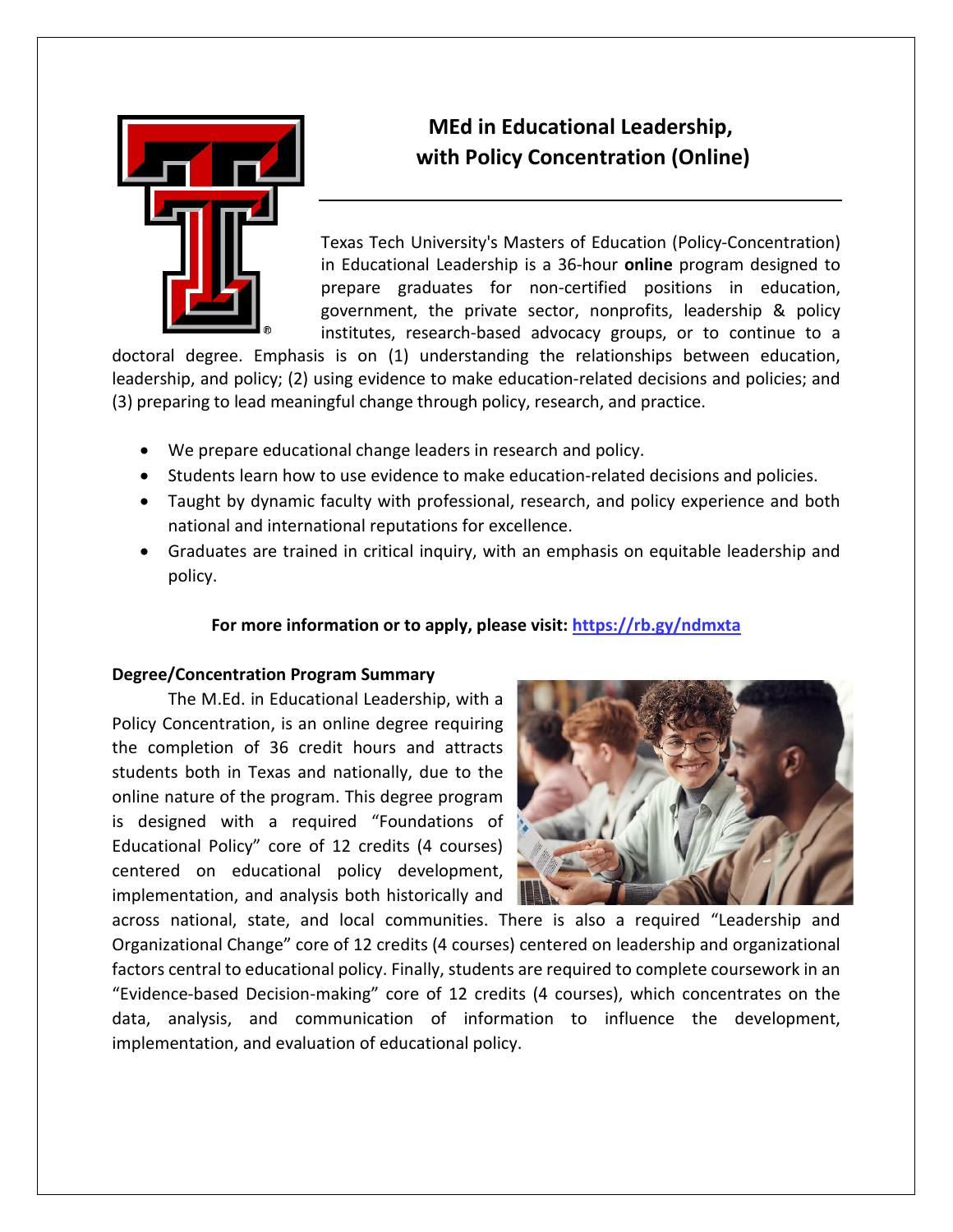#### **Typical Applicants and Career Opportunities**

The MEd in Educational Leadership, with a Policy Concentration, provides recognition for expertise in an increasingly important area—leadership in the development, implementation, and evaluation of educational policy. This degree program is of interest to a wide variety of earlycareer leaders as well as established professionals working in and/or pursuing careers in educational organizations (e.g., schools, educational administration, colleges, universities) as well as organizations that work in partnership with those types of educational organizations. Many current K-12 teachers seek to increase their expertise through graduate degrees to understand how decision-making and systemic change happens in their schools, districts, state, and nation as well as to understand how to either bring about or be part of positive change impacting their schools, classrooms, and students.

The program is also of interest to professionals with experience in related fields and agencies (e.g., social services, family support agencies, juvenile justice) and who have backgrounds in related academic disciplines (e.g., political science, sociology, economics, public administration, government relations), including but not limited to junior-level program



specialists and others pursuing careers in educational policy institutes, research centers, advocacy organizations, and district level administrative policy positions.

The courses for the MEd in Educational Leadership, with a Policy Concentration, build on a foundation in educational leadership, but include a key focus on policy development, implementation, evaluation, and relevance in the readings and assignments. Thus, students seeking masters-level

graduate degrees in EDLD have the opportunity to increase their policy understanding and how to be part of the educational policy process.

Graduates are prepared to begin planning, designing, implementing, understanding, managing, monitoring, and evaluating education-related policies and policy programs. Graduates of this masters program may remain in their current positions, or they may move into positions in the following organizations including, but not limited to:

- *Local, State, and National Government Education Agencies* (e.g., public school districts, school management organizations, state departments of education, state higher education coordinating boards, US Department of Education, Congressional and state legislative staff, mayoral and county executive staff)
- *Policy Institutes and Research-Based Advocacy Groups* (e.g., policy analyst, research analyst, junior research scientist, research & development specialist)
- *Higher Education Institutions* (e.g., policy assessment, college and university accreditation, university compliance, development and fundraising, admissions and enrollment, government liaison)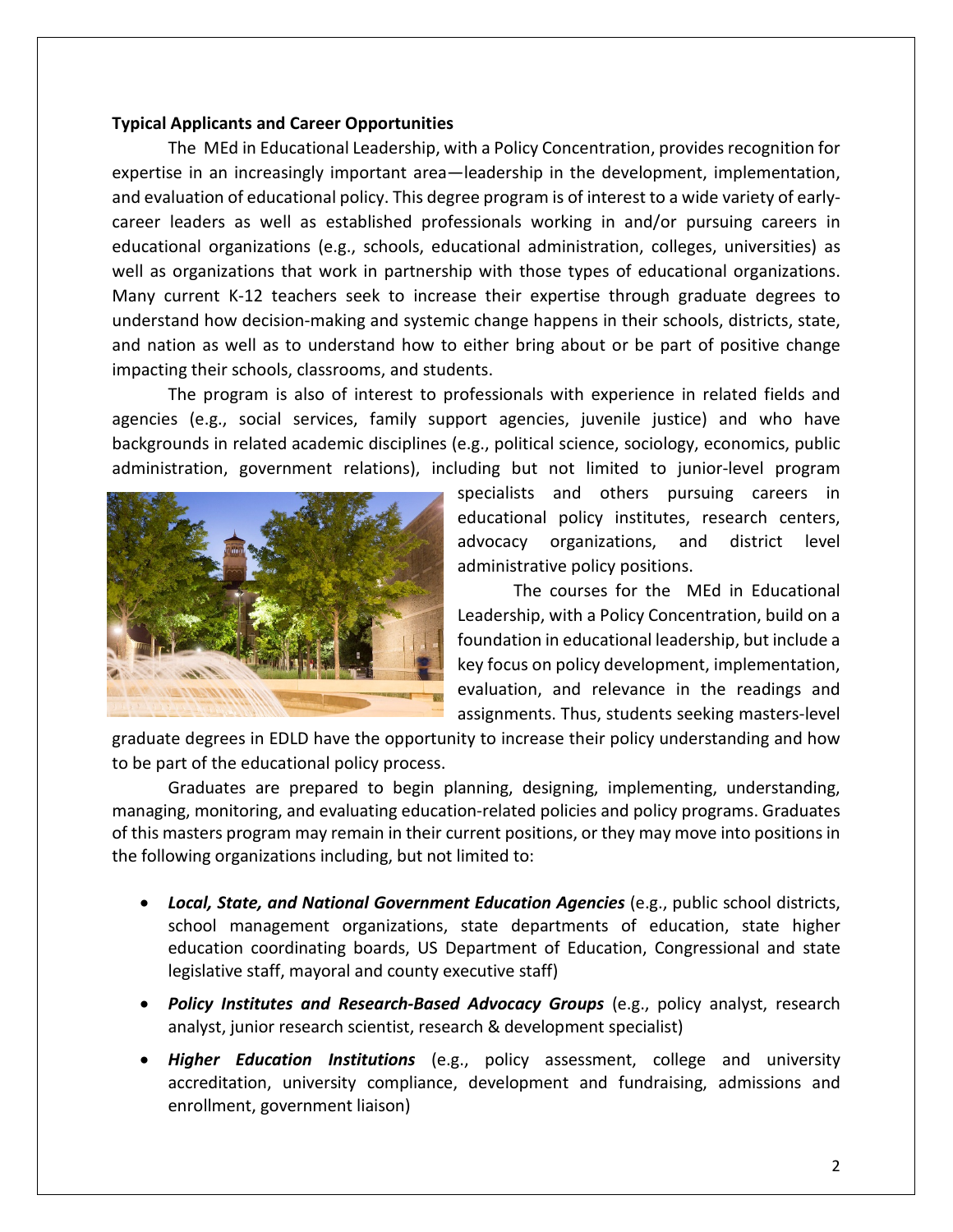• *Not-for-Profit or Non-Governmental Organizations* (e.g., policy analyst, research analyst, project coordinator, campaign organizer, communications officer)

## **Graduate School Application**

Applications for the MEd in Educational Leadership, with a Policy Concentration, are accepted on a rolling basis, and admitted students can begin the online program during the Fall, Spring, or Summer semesters.

To apply for general admission to the graduate school at Texas Tech University, please complete the following process:

- (1) Start your application to the Graduate School by reading to understand the process and specific requirements about the application. Visit: <http://www.depts.ttu.edu/gradschool/admissions/howtoapply.php>
- (2) Please specify the concentration area of interest as "MEd in Educational Leadership (noncertification)". *Note: The "non-certification" designation means that this degree track does not lead to Texas state certification. The "non-certification" track is for applicants interested in a research or policy emphasis.*
- (3) Submit transcripts of all of your college studies. Include ALL collegiate academic transcripts (if you attended community college, those are required also along with transcripts of schools you may have just taken a class or two). All transcripts must be made available to the graduate school.
- (4) Other required documents
	- Resume (Curriculum Vita): Applicants should provide the following information in a resume not to exceed three single-spaced pages (1" margins and 12 point font): educational background, work and other professional experiences (including the applicant's current employer's name, location, dates worked, the applicant's job title, and job responsibilities), and other information that might be relevant (e.g. organizational affiliations, community service).
	- Applicant Statement: Applicants should write a personal statement of no more than three double spaced pages (1 inch margins and 12 point font). The statement should address the following: 1) what interest the applicant has in the MEd in Educational Leadership program, given the applicant's current or prior/recent professional and academic experiences; and 2) how the applicant envisions the MEd in Educational Leadership program helping him/her achieve his/her professional or academic goals.
	- Letters of Recommendation: Applicants will identify two (2) recommenders who will each submit an online recommendation form providing their perspectives regarding the applicant's suitability for the program. It is strongly recommended that one recommendation be completed by a former professor or academic professional, or from someone who can address the applicant's *academic ability*. The other recommendation should come from a person of the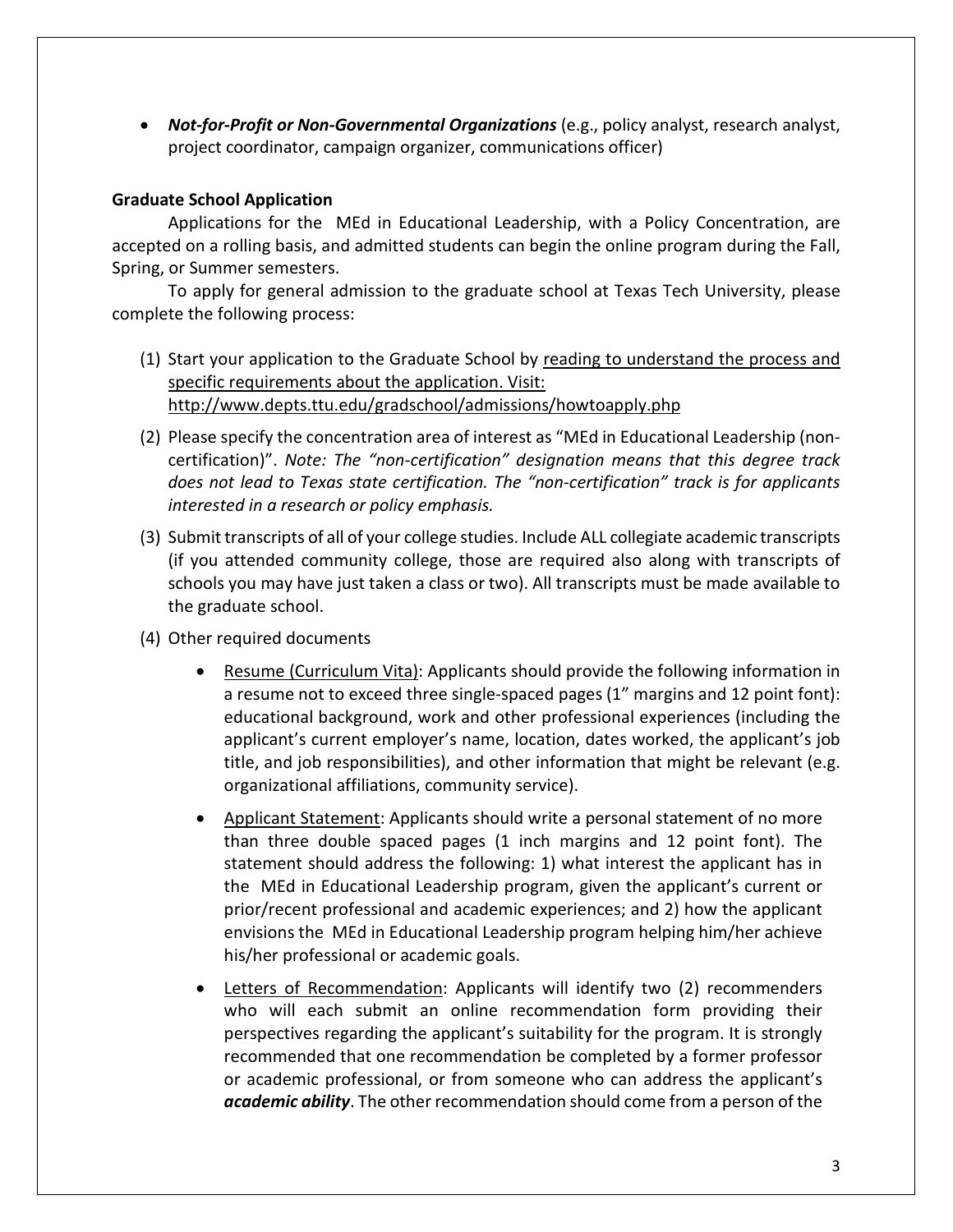applicant's choice who can speak to the applicant's qualities that will contribute to his/her *success in a rigorous graduate program*.

- (5) International students will also submit scores for the Test of English as a Foreign Language (TOEFL). See <http://www.ets.org/toefl> for more information and an application for that test.
- (6) Fro[m http://www.depts.ttu.edu/gradschool/,](http://www.depts.ttu.edu/gradschool/) you can track your Graduate School application.

# **Required Coursework**

The M.Ed. in Educational Leadership, with a Policy Concentration, requires the completion of 36 credit hours in the following courses, grouped as indicated in the degree/concentration summary above.

# Foundations of Education Policy (12 credits)

- EDLD 5001: Special Topics/Introduction to Educational Policy (3)
	- Introduction to education policy in the United States, concentrationing on the structure of education governance in the United States, the education policy process, and key ideas animating education policymaking. Students will learn about the web of actors and institutions that shape the education governance system in the United States, the processes of education policy formation and implementation, and current ideas that are currently driving, or have historically driven, education policy in the United States.
- EDLD 5340: Educational Law (3)
	- **Introduction to the legal aspects of educational organizations,** concentrating on the school building level and emphasizing the rights and responsibilities of students, teachers, and administrators
- EDLD 5351: Communication for School Leaders (3)
	- Study and application of interpersonal communication theory and research as related to organizational, social, and environmental contexts. Individual conferencing, informational and employment interviewing, and group dynamics are included.
- EDLD 5391: School and Community (3)
	- Explores the development of collaborative culture at school, enlist community support, and form partnerships with businesses, universities, and parents. Addresses improved communication among increasingly diverse members of the school staff, parents, students, community members, and media.

# Leadership and Organizational Change (12 credits)

- EDLD 5306: School-based Leadership (3)
	- Examines the major theories, concepts, and empirical findings related to school-based leadership.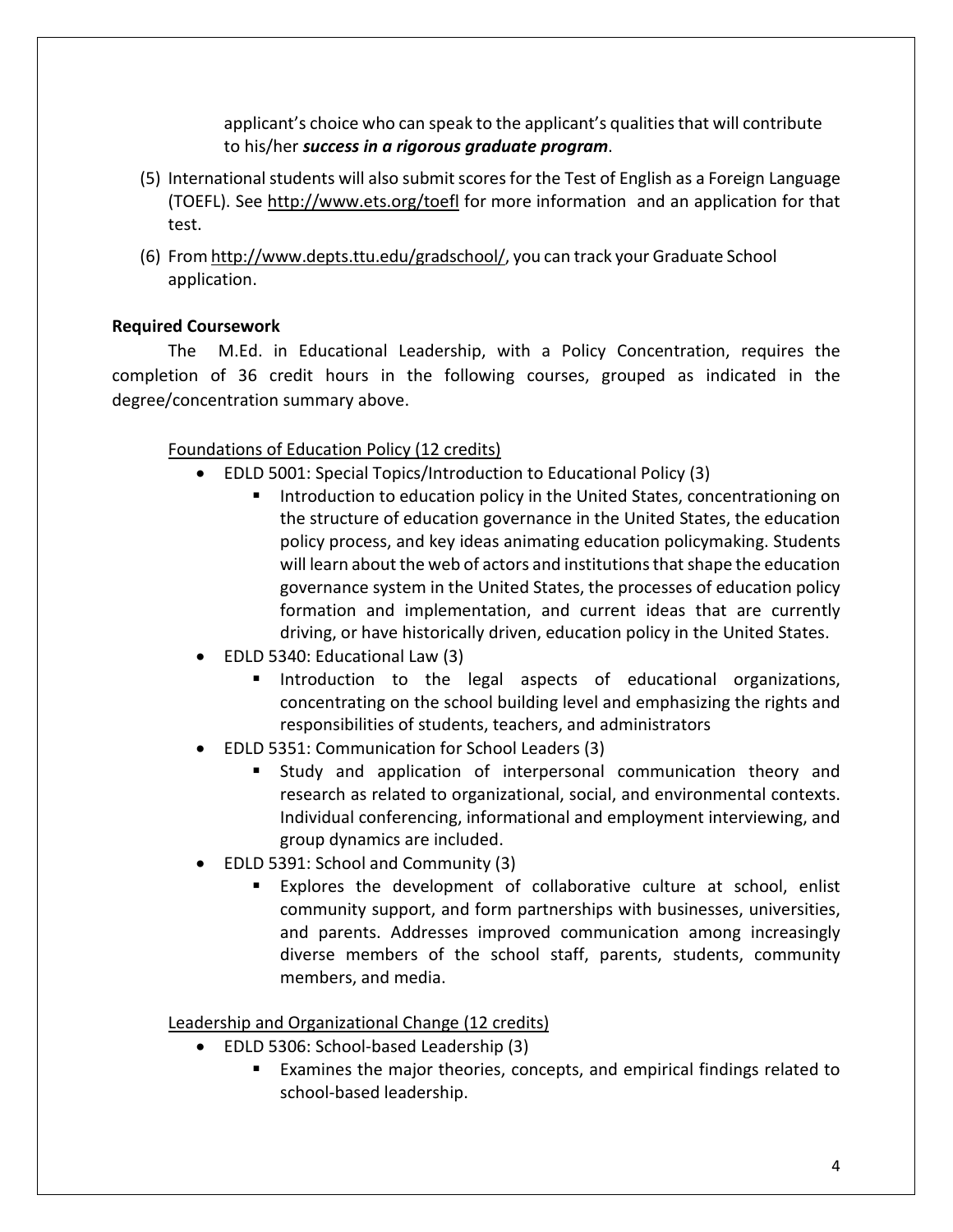- EDLD 5325: Decision-making in Educational Leadership (3)
	- An in-depth exploration of decision making within the context of school leadership. Explores the irrationality of decision making, the role of emotion, heuristics and biases, and decision making under uncertainty, which includes bounded rationality.
- EDLD 5361: Process of Educational Change (3)
	- A study of the knowledge base of change management in education. Application of the cognitive understandings to national change models and local settings.
- EDLD 5385: Teams in Educational Leadership (3)
	- An in-depth application of how principals form teams, work as team members, lead teams that result in building relationships that achieve results, and manage people/processes and climate.

#### Evidence-based Decision-Making (12 credits)

- EPSY 5379: Introduction to Educational Research (3)
	- Introduction to the nature of research and its relationship to educational thought and practice. Focus on preparing research consumer.
- EPSY 5380: Introduction to Educational Statistics (3)
	- An introductory course in statistics with major emphasis on univariate measures for analyzing educational data.
- EDLD 5320: Data-driven Communication & Decision-making (3)
	- An in-depth exploration of the use of data and data communication strategies for decision making by principals.
- EDLD 5001: Special Topics/Educational Policy Analysis (3)
	- Introduction to analytic tools for evaluating educational policies; examines policy development and implementation, given resources and informational constraints, including concepts and tools used for examination of education policy in relation to social, economic, and political issues.

#### **Coursework Timeline**

The sample course timeline below is based on beginning the program during the Fall semester and being continually enrolled for the two-year sequence of courses.

Year 1 – Fall (6 credits) EDLD 5001: Special Topics/Introduction to Educational Policy (3) EPSY 5379: Introduction to Educational Research (3)

Year 1 – Spring (6 credits)

EDLD 5306: School-based Leadership (3) EPSY 5380: Introduction to Educational Statistics (3)